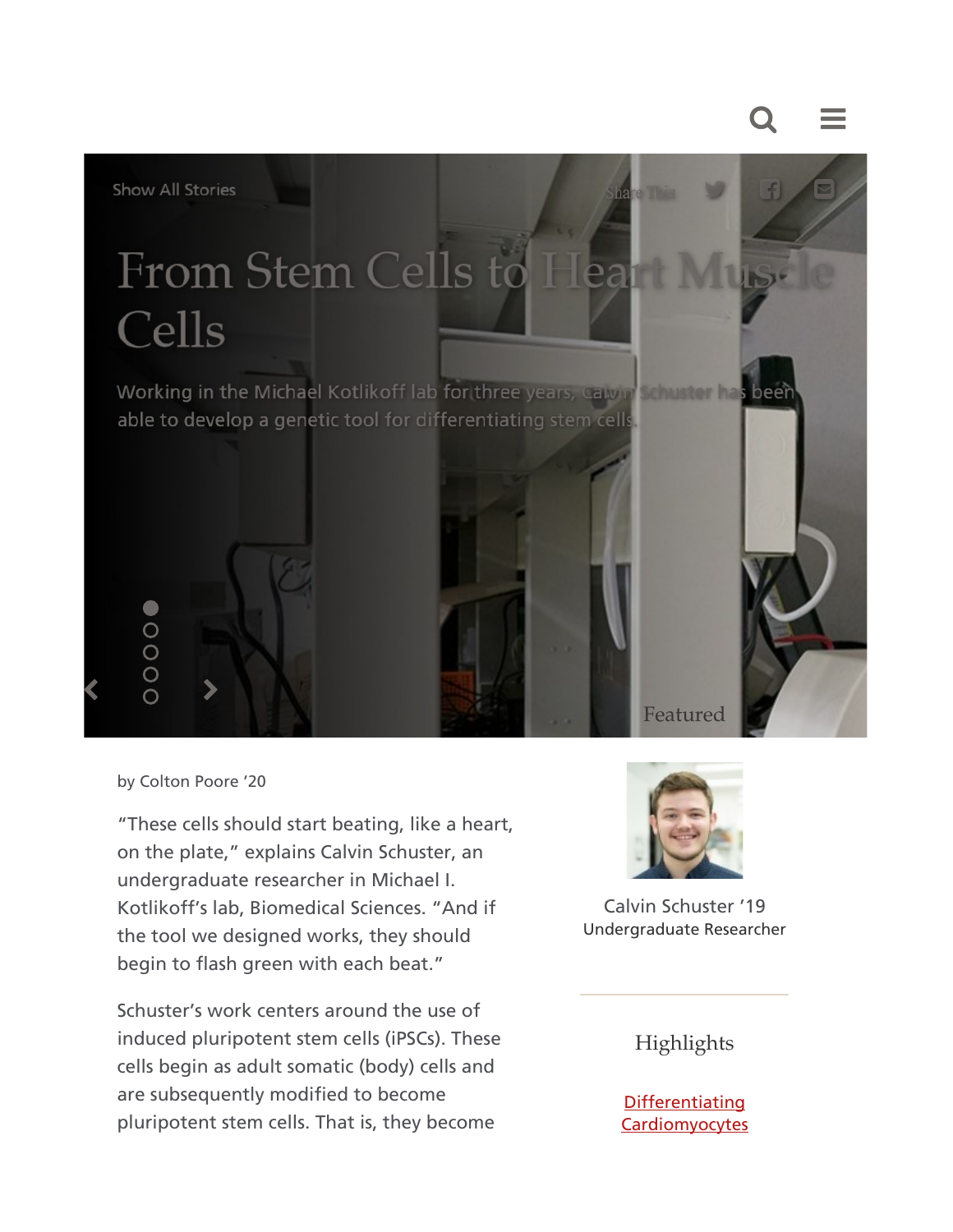cells that can differentiate into any number of different cell types. They can become blood cells, muscle cells, or gastrointestinal cells, and others. Schuster is specifically interested in differentiating these stem cells so they become cardiomyocytes—heart muscle cells.

Schuster first became interested in iPSCs as a high school senior. He took a class that showcased biotechnology research and saw boundless potential and applications for stem cell research. This class sparked his interest in pursuing research at Cornell University.

Differentiating Cardiomyocytes

His work in the Kotlikoff lab is a continuation of undergraduates before him to create a tool that allows a researcher to identify and quantify iPSCs that successfully differentiated into cardiomyocytes. "Currently, there is no way to measure the actual differentiation of cardiomyocytes. You can eyeball it and look to make sure that the cells are beating, but that only gives an estimate."

Schuster's work addresses the need for a tool that allows the quantification of successful cardiomyocyte differentiation. Such tool would enable researchers working with stem cells to study different methods for differentiation. The goal is to optimize differentiation efficiency. Since undifferentiated stem cells lead to uncontrolled cell growth, or tumor formation, when injected into the heart, the development of an optimized differentiation protocol could have significant clinical applications.

The Making of a Robust Tool

Schuster's project addresses this need by inserting genes into the iPSCs that causes them to fluoresce only after they differentiate into cardiomyocytes. In order to do this, Joseph Neumeyer, a past undergraduate in the lab, created a DNA construct that codes for a specific sequence. The first important gene encodes GCaMP, which is a protein that glows when it interacts with calcium. Calcium ions are critical to the proper functioning of the heart. A release of calcium ions is responsible for the heart's contraction.

The Making of a Robust Tool

Confirming Stem Cell **Differentiation** 

The Research Experience, **Continued**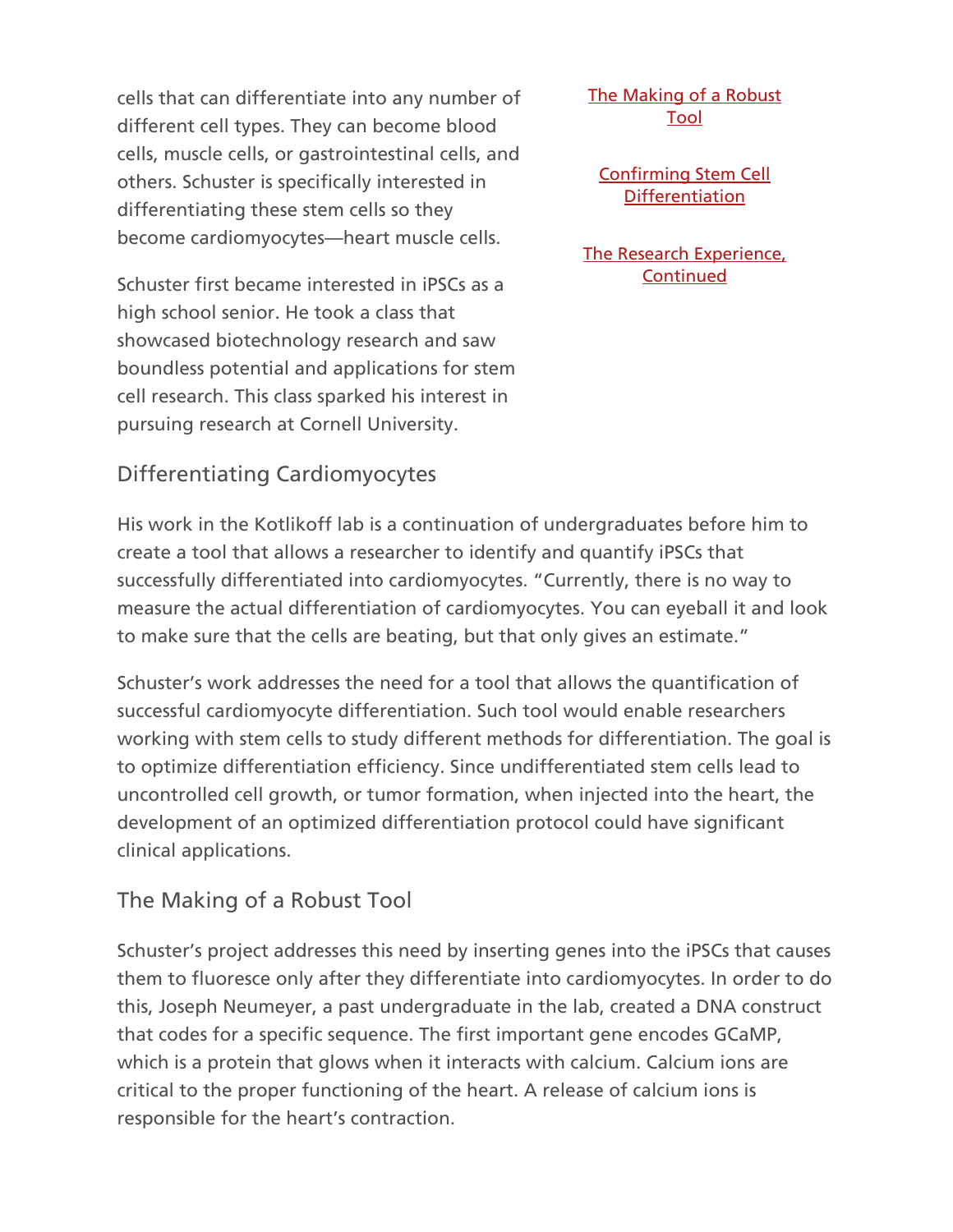If the cardiomyocytes are contracting and have taken up the construct, they should glow. The construct also contains a promoter sequence (which signals the cell to start transcribing a gene) upstream of the GCaMP gene specific to cardiomyocytes. This ensures that GCaMP will only be expressed if the cell has actually differentiated into a cardiomyocyte. If it remains undifferentiated or if it differentiates into cells other than cardiomyocytes, then the promoter sequence will remain inactive. The GCaMP will not be expressed, so fluorescence will not occur even when calcium is present.

After the initial construct was created, another previous undergraduate researcher, Bayan Yazdi, inserted the construct into a plasmid. A plasmid is a small molecule of DNA that is separate from the cell's own DNA and can replicate itself independently from the cell. By having the construct on a plasmid, Schuster is able to insert the plasmid into the stem cells through a process known as transfection. In stem cells, transfection can pose many challenges.

"If your transfection method disrupts the environment of the stem cells in a particular way, they can lose their pluripotent status by differentiating prematurely into cells that aren't cardiomyocytes. I have to be conscious of the environment that I'm creating for them."

Some methods of gene insertion include electroporation, TALEN, and CRISPR/Cas9. Schuster explains, however, that these methods of targeted gene insertion are often not easily accessible or must be designed ahead of time. In this experiment, however, it is very easy to screen iPSC cells that differentiated successfully.

Schuster, therefore, sought a transfection method that was more accessible and common, such as the chemical reagent lipofectamine, which does not require specific machinery or much advanced planning to use. If lipofectamine was an effective way to create a highly useful, differentiated cell line, it would demonstrate an accessible method for researchers to utilize when they are conducting future research on cardiomyocytes.

"At Cornell, we always talk about wanting to bring minds together. And I think that there's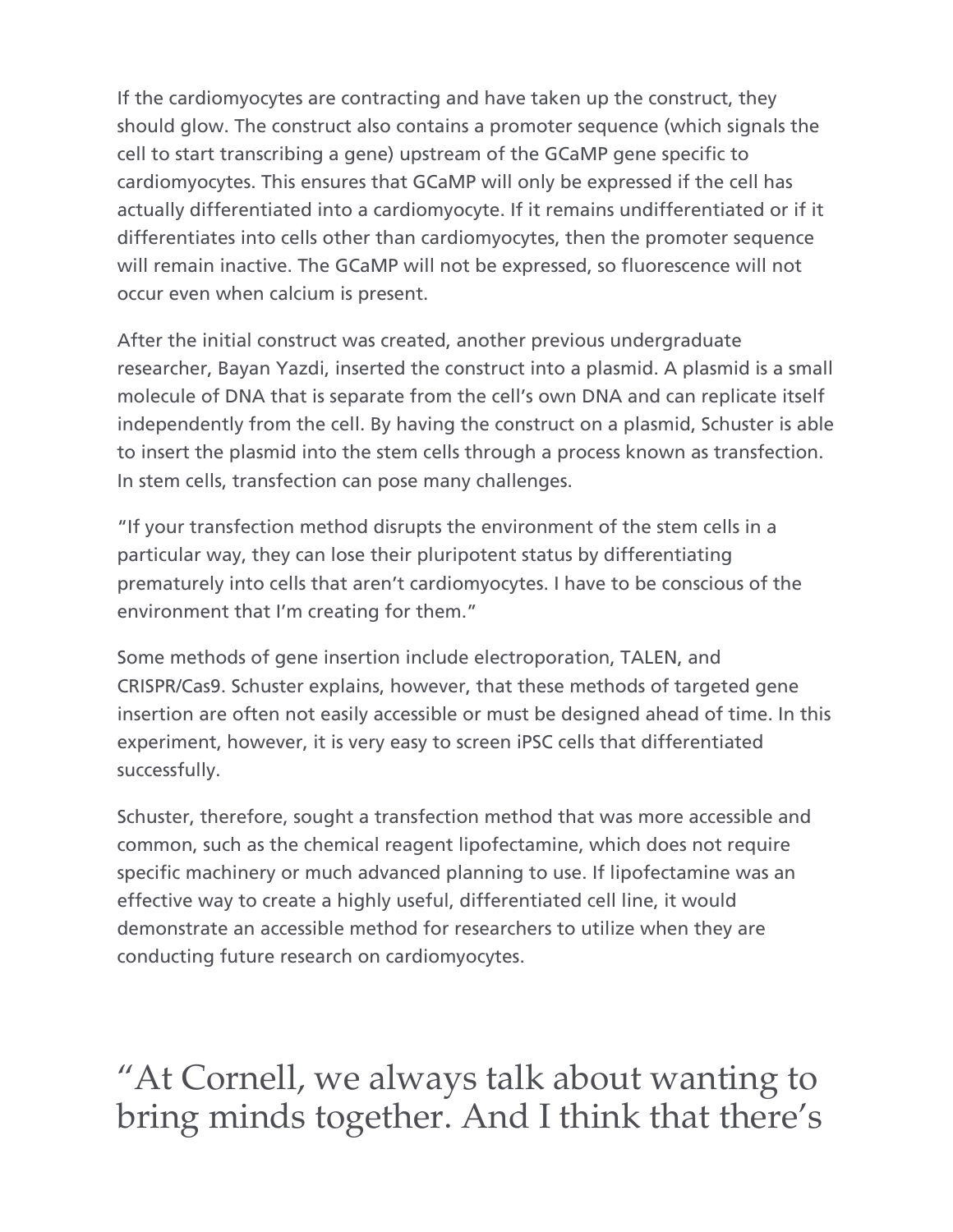## no other place on campus where you can have quite the same level of intellectual collaboration that you can have in research."

## Confirming Stem Cell Differentiation

Schuster's work would create a tool that allows researchers to measure and confirm stem cell differentiation reliably (only heart cells will exhibit green flashes as they start to develop regular contractions). In the short term, this will aid current research efforts in optimizing different methods of stem cell differentiation by allowing researchers to quantify their results. In the long term, this could lead to the development of a differentiation protocol that could more efficiently generate cardiomyocytes from iPSCs.

A method that perfectly differentiates stem cells may one day allow doctors to inject a patient's own differentiated stem cells into their body. "The idea is that the cells would come from the patients themselves, so we know that the body would accept them," Schuster explains. "It would be personalized medicine."

## The Research Experience, Continued

As a student who has always dreamed of conducting stem cell research, Schuster has greatly enjoyed being a part of the Kotlikoff Lab. He has worked as an undergraduate researcher in the Kotlikoff lab for three years, joining in his second year at Cornell.

"At Cornell, we always talk about wanting to bring minds together. And I think that there's no other place on campus where you can have quite the same level of intellectual collaboration that you can have in research. It's a really creative and collaborative space."

Schuster is leaving permanent marks on the world of stem cell research. "I've always liked the idea of using gene modification and genetic models in unique ways in research. I came to Cornell specifically wanting to do something creative with stem cells. Now I'm finishing a thesis on them."